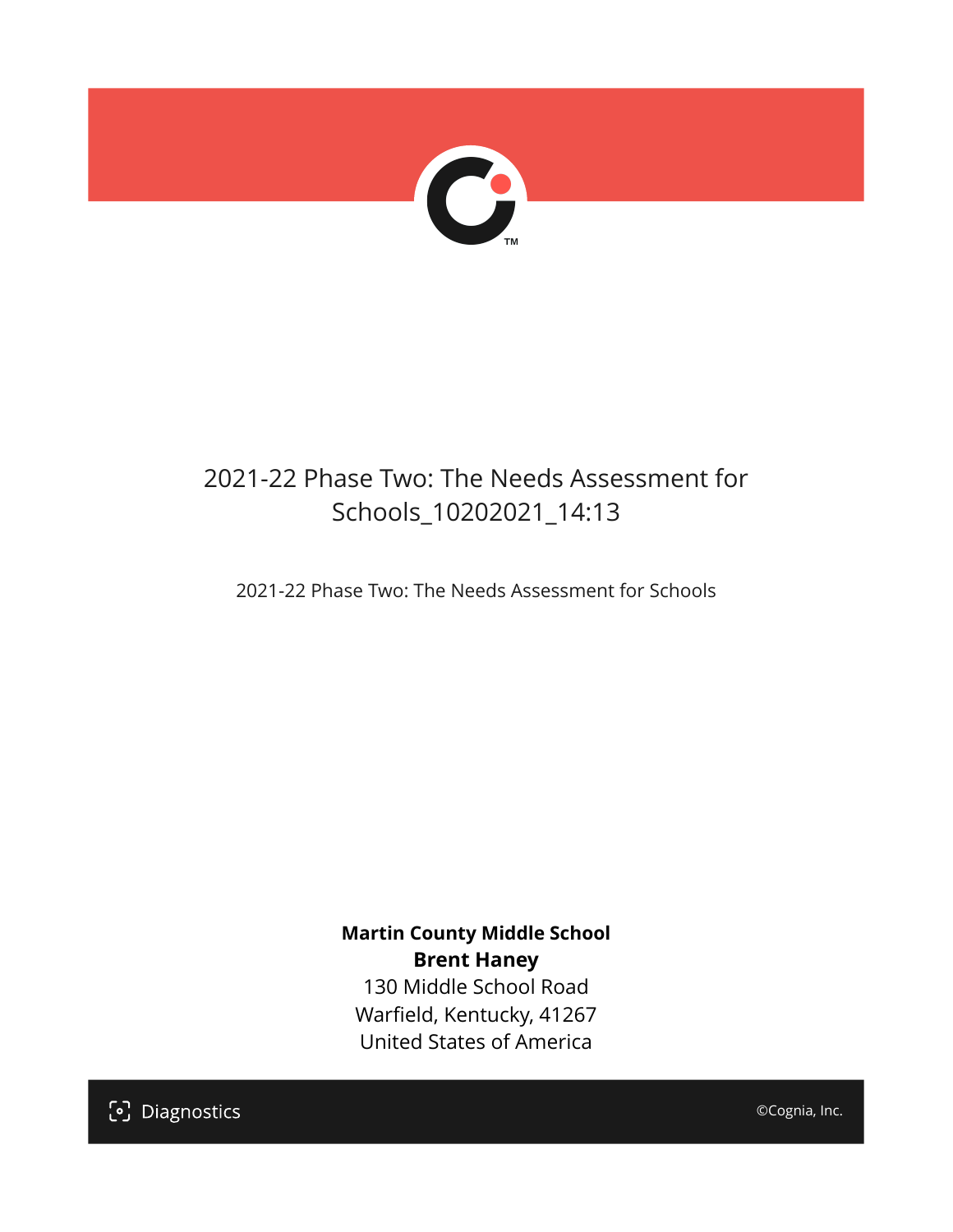#### **Table of Contents**

| 2021-22 Phase Two: The Needs Assessment for Schools Understanding Continuous Imp 3 |  |
|------------------------------------------------------------------------------------|--|
| Attachment Summary                                                                 |  |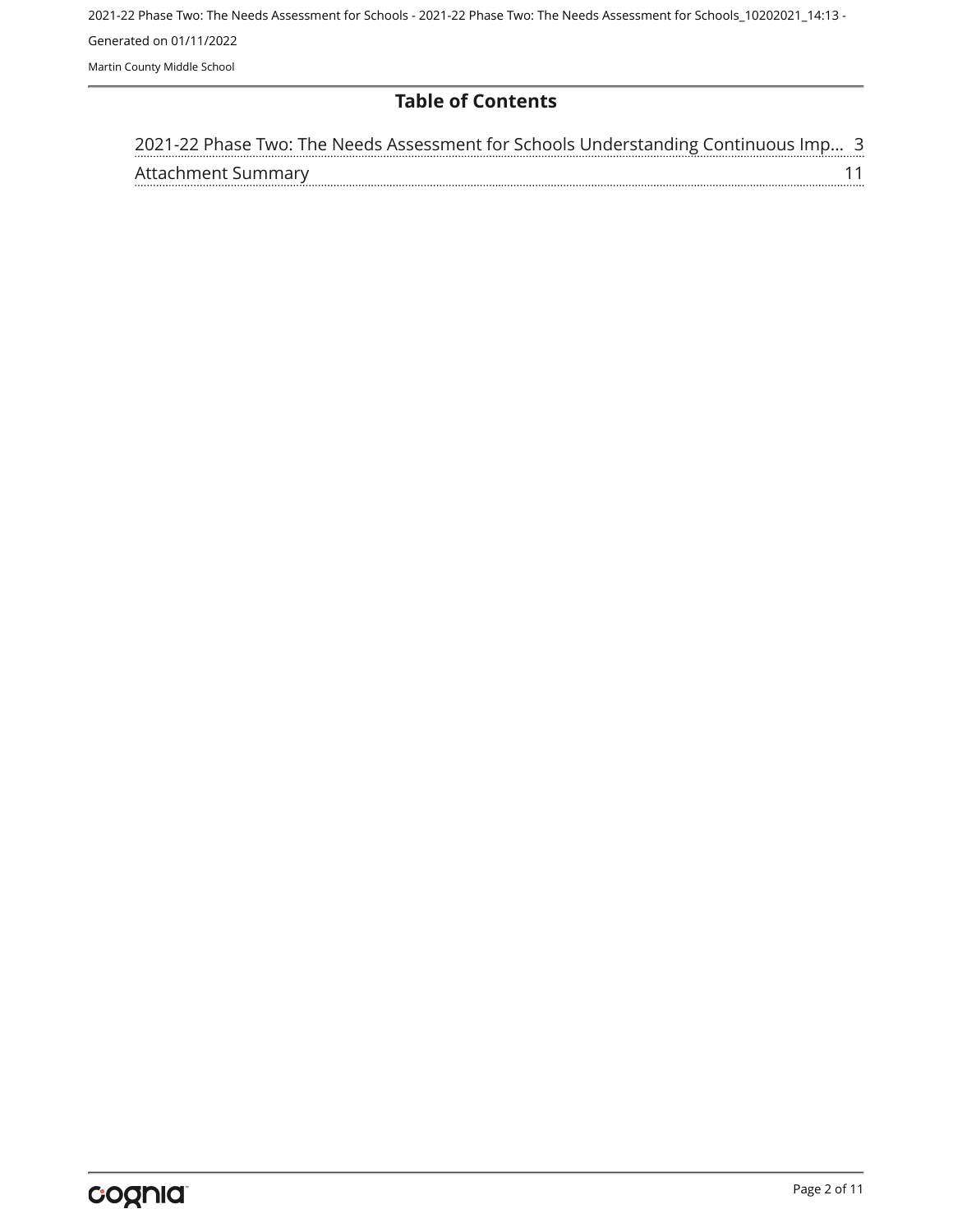### <span id="page-2-0"></span>**2021-22 Phase Two: The Needs Assessment for Schools Understanding Continuous Improvement: The Needs Assessment for Schools**

The Needs Assessment Diagnostic will facilitate the use of multiple sources of data to determine the current reality and establish a foundation for decision-making around school goals and strategies. Once completed, the diagnostic will lead to priorities to be addressed in the comprehensive school improvement plan to build staff capacity and increase student achievement. The needs assessment is to be conducted annually as an essential part of the continuous improvement process and precedes the development of strategic goals (i.e. desired state).

While the focus of continuous improvement is student performance, the work must be guided by the aspects of teaching and learning that affect performance. An effective improvement process should address the contributing factors creating the learning environment (inputs) and the performance data (outcomes).

The needs assessment provides the framework for all schools to clearly and honestly identify their most critical areas for improvement that will be addressed later in the planning process through the development of goals, objectives, strategies and activities. 703 KAR 2:225 requires, as part of continuous improvement planning for schools, each school to complete the needs assessment between October 1 and November 1 of each year and include: (1) a description of the data reviewed and the process used to develop the needs assessment; (2) a review of the previous plan and its implementation to inform development of the new plan; and, (3) perception data gathered from the administration of a valid and reliable measure of teaching and learning conditions.

#### Protocol

1. Clearly detail the process used for reviewing, analyzing and applying data results to determine the priorities from this year's needs assessment. Include names of school councils, leadership teams and stakeholder groups involved, a timeline of the process, the specific data reviewed, and how the meetings are documented.

All data analysis begins with evaluations of current score in relation to trend by the leadership team. Examples of drilled down data is attached. Leadership team begins in June/ July before current school year placing students in novice reduction classes for math/ reading and RTI classes based on MAP data from spring of previous grade year, KPREP data, formative and summative assessments from previous year, teacher recommendation, and Q-Star data. The leadership committee also also analyzes reading data and trends after KPREP data is released. We also begin the process of looking at last year's trends to lead needed change for the current year. Once current data is released, we analyze current data in relation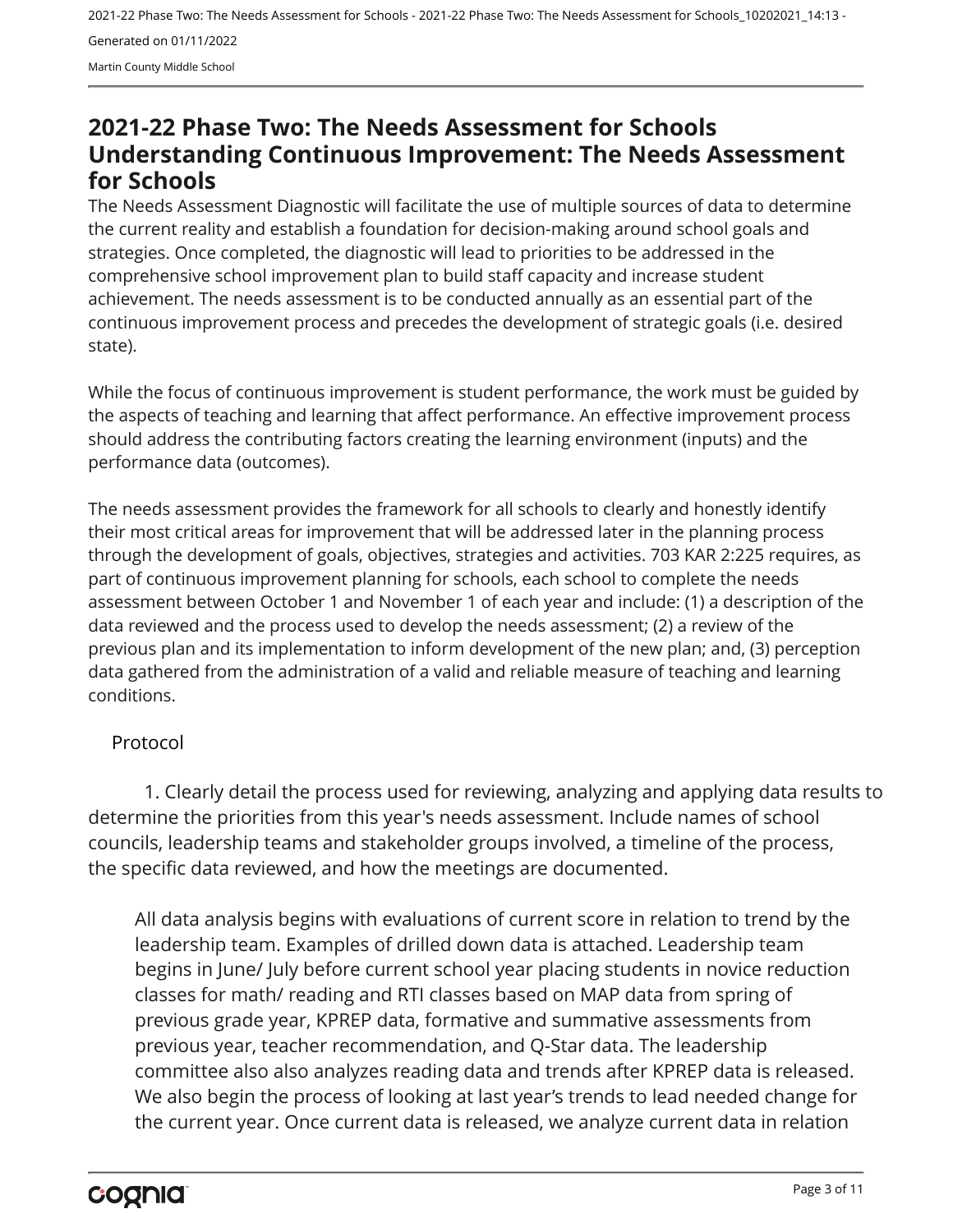to decisions and placements to support a continuation or remediation of plans. All teachers will also drill down, their current data using KASA documents to lead their analysis beginning with staff meetings and continuing during professional learning days and PLC meetings. The Leadership team also prepares data for the SBDMC, Title I, Parent Involvement, and any other stakeholder meeting. SBDMC members include Brent Haney (principal), Brian Farley, Denise Butcher, and Lee Harris (teachers). Leadership team includes Brent Haney, Jennifer McCoy , Brian Farley, Lee Harris, Denise Butcher, and Jordyn Harless. Parent Involvement and Title I leader is Jennifer McCoy (counselor).

#### **Trends**

2. Analyzing data trends from the previous two academic years, which academic, cultural and behavioral measures remain significant areas for improvement?

#### **Example of Trends**

- The number of behavior referrals increased from 204 in 2019-20 to 288 in 2020-21.

- From 2018 to 2020, the school saw an 11% increase in novice scores in reading among students in the achievement gap.

Due to Covid students did not take KPREP in the 2019-2020 school year so I will compare data trends from the 16/17 17/18, 18/19 school years. In mathematics, trend data shows that from 2016/2017 to 2018/2019 the percentage of novice has decreased substantially. In 16/17 the percentage of students who were novice in math 29.8%; 22% in 17/18; and 16.9% in 18/19. In the same three years, the percentage of proficient and distinguished students has increased. The percentage of proficient and distinguished students in mathematics were 29.8%, 27.5%, and 39.1%. Due to Covid scores decreased in the 2020-2021 school year. Most of the school year students were virtual. In mathematics, trend data shows that from 2018/2019 school year and the 2020-2021 the percentage of novice has increased substantially. In 18/19 the percentage of students who were novice in math was 16.9% in 20/21 novice rates increased to 43.1%. In the same year the percentage of proficient and distinguished students has decreased due to Covid.. The percentage of proficient and distinguished students in mathematics in 18/19 was 39.1% the 2020-2021 school year the percentage of distinguish increased to 31.1%. Because of the decrease, math remains a significant area for improvement. In reading, trend data shows the percentage of students scoring novice is increasing due to Covid. In 16/17 novice students in reading was 25.1%; 27.8% in 17/18; and 16.7% in 18/19. The trend data for the same three years for students in proficient and distinguished in reading shows an increase, but this year due to Covid distinguished and proficient has decreased to 31.1% and novice rates has increased to 46.2%. The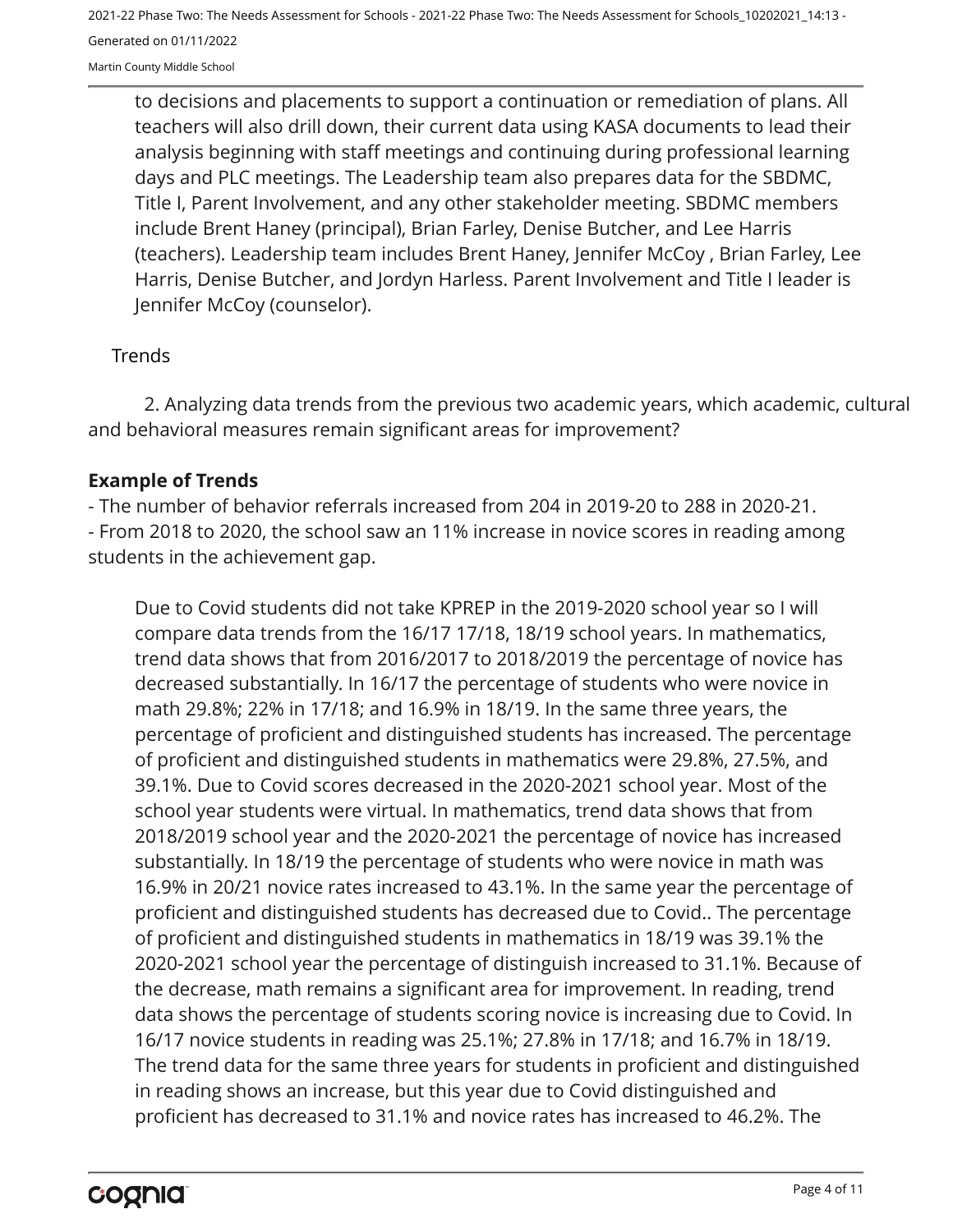Martin County Middle School

percentage of those students were 52.1%, 53.5%, and 61.2%. In social studies, trend data shows that from 2016/2017 to 2018/2019 the percentage of novice scoring students has fluctuated. In 16/17, the percentage of novice students was 9.6%; 18.9% in 17/18, and 8.5% in 18/19. Although we saw a substantial increase in the number of students scoring proficient and distinguished in social studies in 18/18, trend data shows it has fluctuated over the last three years. The percentage of students proficient and distinguished in social studies in 16/17 was 29.8%; 27.5% in 17/18; and 39.1% in 18/19. Due to Covid the 19/20 school year there was no KPREP data for Social Studies and the 20/21 school was the pilot of the new social studies test so there is no new data to report for social studies in the last two years. In writing trend data shows that from 2016/2017 to 2018/2019 the percentage of students scoring novice has fluctuated. In 16/17 the percentage of students scoring novice was 16.9%, 23.5% in 17/18, and 22% in 18/19. In those same three years, the percentage of students scoring proficient and distinguished has been consistent with the scores 33.1%, 30.9%, and 32.2%. Comparing these scores to the 20/21 school year novice rates have increased and distinguished and proficient rates have decreased. 20/21 in writing novice increased to 32.9% and distinguished and proficient decreased to 23.3%. Trend data from 17/18 to 18/19 shows an increase in the percentage of students scoring novice in science. In 17/18 the percentage of novice scoring students in science was 20.8% and 28.9% in 18/19. The percentage of students scoring proficient and distinguished in science was 17.5% in 17/18 and 14% in 18/19. The 20/21 science data was not released for the school but only for the state and over all in the state of Kentucky science novice scores increased to 34.5% compared to 18/19 of 28.9%. Overall in the state of Kentucky distinguished and proficient scores increase to 20.8.

#### Current State

3. Plainly state the current condition of the school using precise numbers and percentages as revealed by multiple sources of outcome data. Cite the source of data used.

#### **Example of Current Academic State:**

- Thirty-four percent (34%) of students in the achievement gap scored proficient on KPREP Reading.

- Fifty-four percent (54%) of our students scored proficient in math compared to the state average of 57%.

#### **Example of Non-Academic Current State:**

- Teacher attendance rate was 84% for the 2020-21 academic year.

- Survey results and perception data indicated 62% of the school's teachers received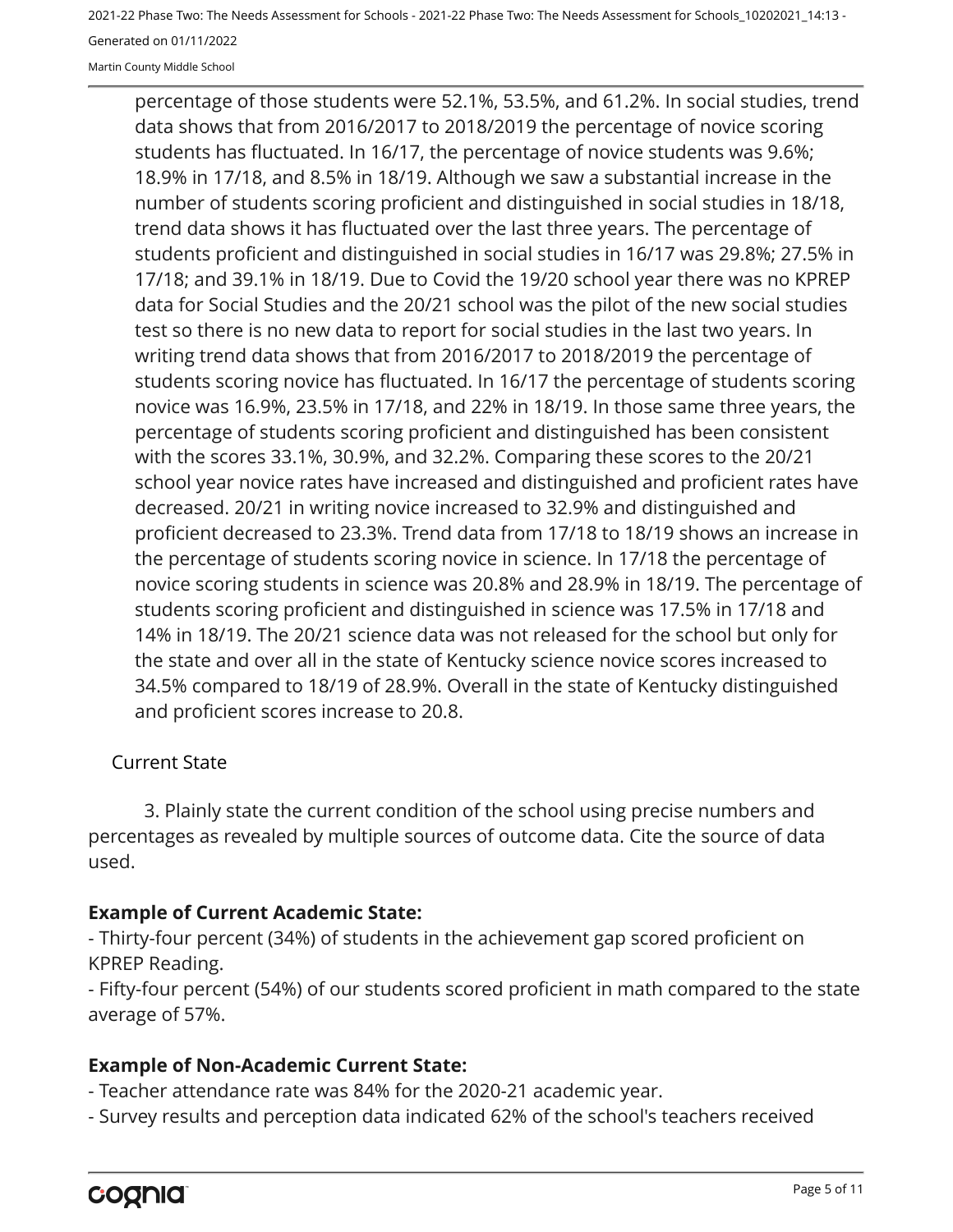Martin County Middle School

adequate professional development.

Due to no state testing in 19/20 most data is being compared to the 18/19 school year. In reading, the states proficiency and distinguished average was 44% and our 20/21 reading proficiency and distinguished average was 31.1% In KPREP math, 15% of students meet proficiency compared to the state average of 27.8%. Due to covid attendance decreased significantly, but the school has reported the 18/19 attendance records for the last few years. MCMS used the 18/19 attendance records for the 20/21 school year .Martin County Middle School did not meet the state attendance goal of 96%. The attendance average from 20/21 was 92.6%. This was a decrease of .30% from 2017-2018. Attendance from August-November 1st of 2018-2019 was 93.25%. Attendance from August to November 1st of the current school year is 93.33%. The number of behavior referrals in 20/21 decreased substantially from the previous years. There were 107 office referrals in 2018/2019; 19 of these were bus referrals. There was only 9 office referrals in 20/21. Technology has made major improvements at Martin County Middle School. Currently 100% of students have access to Chromebooks daily. MCMS bought 30 computers for the computer lab. Currently 100% of students have access to a rocket book daily. Currently we have access to a 3D printer and view sonic T.V.'s in every classroom.

#### Priorities/Concerns

4. Clearly and concisely identify the greatest areas of weakness using precise numbers and percentages.

**NOTE:** These priorities will be thoroughly addressed in the Comprehensive School Improvement Plan (CSIP) diagnostic and template.

**Example:** Sixty-eight (68%) of students in the achievement gap scored below proficiency on the KPREP test in reading as opposed to just 12% of non-gap learners.

84.9 of all students scored below proficiency on 20/21 KPREP test in Math. On the 20/21 KPREP writing test, 76.7% of students scored below proficiency. Reading KPREP 68.9% of students scored below proficiency.Due to Covid all subject areas are of concern this year. Due to most of the 20/21 school year being virtual scores have declined. Reading, math, and writing novice scores have increased to 46.2% in reading, 43.1% in math, and 32.9% in writing. MCMS priority is to reduce the number of novice in reading, writing, and math this school year.

Strengths/Leverages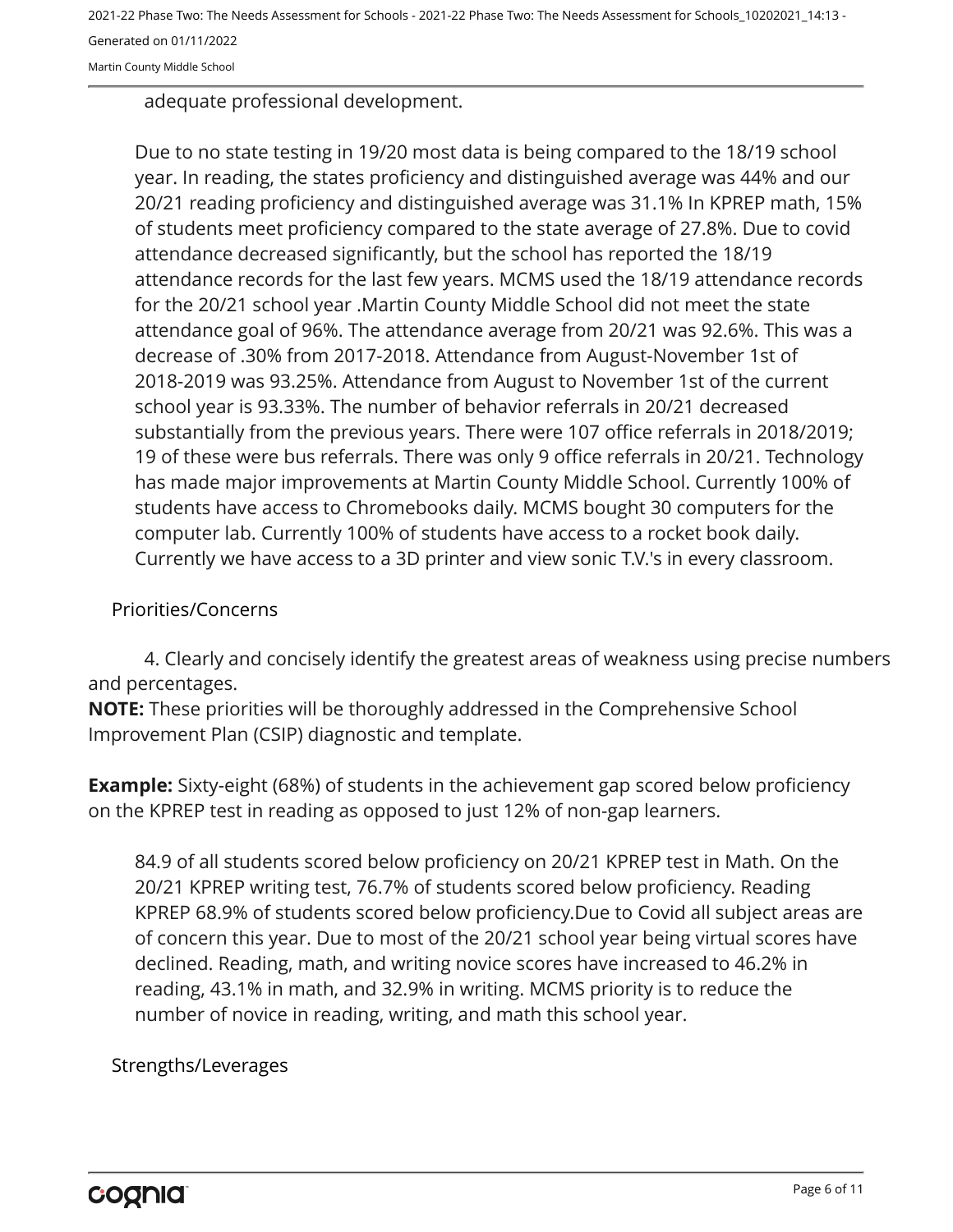Martin County Middle School

5. Plainly state, using precise numbers and percentages revealed by current data, the strengths and leverages of the school. Explain how they may be utilized to improve areas of concern listed above.

**Example:** Reading achievement has increased from 37% proficient to its current rate of 58%. The systems of support we implemented for reading can be adapted to address our low performance in math.

Due to no state testing in 19-20 school year most of the data is being compared to the 18/19 school year. Martin County Middle School received a three star rating for the 2018/2019 school year. There was an 8.3% increase in reading proficiency from 2018, resulting in 61.2% meeting proficiency. This surpassed the state average by 1.6%. We saw an increase of 11.6% from 2017 in math proficiency. Our students with disabilities (IEP) population increased proficiency by 5.9% and decreased the number of novice scoring students by 7.1% in math from the previous year. Social Studies proficiency increased 12.5% from 2017 for a score of 53.4% in 18/19. Some of the strengths of the 20/21 is that even though most of the school year was virtual students still had a 31.1% of distinguished and proficient KPREP scores in reading, 15% in math, and 23.3% in writing. Every school year that we are dealing with Covid teachers and students are adapting to using more virtual programs and scores should approve over time.

Evaluate the Teaching and Learning Environment

6. Consider the processes, practices and conditions evident in the teaching and learning environment as identified in the six Key Core Work Processes outlined below:

[KCWP 1: Design and Deploy Standards](https://education.ky.gov/school/csip/Documents/KCWP%201%20Strategic%20Design%20and%20Deploy%20Standards.pdf)

- [KCWP 2: Design and Deliver Instruction](https://education.ky.gov/school/csip/Documents/KCWP%202%20Strategic%20Design%20and%20Deliver%20Instruction.pdf)
- [KCWP 3: Design and Deliver Assessment Literacy](https://education.ky.gov/school/csip/Documents/KCWP%203%20Strategic%20Design%20and%20Deliver%20Assessment%20Literacy.pdf)

[KCWP 4: Review, Analyze and Apply Data](https://education.ky.gov/school/csip/Documents/KCWP%204%20Strategic%20Review%20Analyze%20and%20Apply%20Data.pdf)

[KCWP 5: Design, Align and Deliver Support](https://education.ky.gov/school/csip/Documents/KCWP%205%20Strategic%20Design%20Align%20Deliver%20Support%20Processes.pdf)

[KCWP 6: Establishing Learning Culture and Environment](https://education.ky.gov/school/csip/Documents/KCWP%206%20Strategic%20Establish%20Learning%20Culture%20and%20Environment.pdf)

Utilizing implementation data, perception data, and current policies and practices:

- a. Complete the [Key Elements Template.](https://education.ky.gov/school/csip/Documents/School%20Key%20Elements%20Template.docx)
- b. Upload your completed template in the attachment area below.

After analyzing the Key Elements of your teaching and learning environment, which processes, practices or conditions will the school focus its resources and efforts upon in order to produce the desired changes?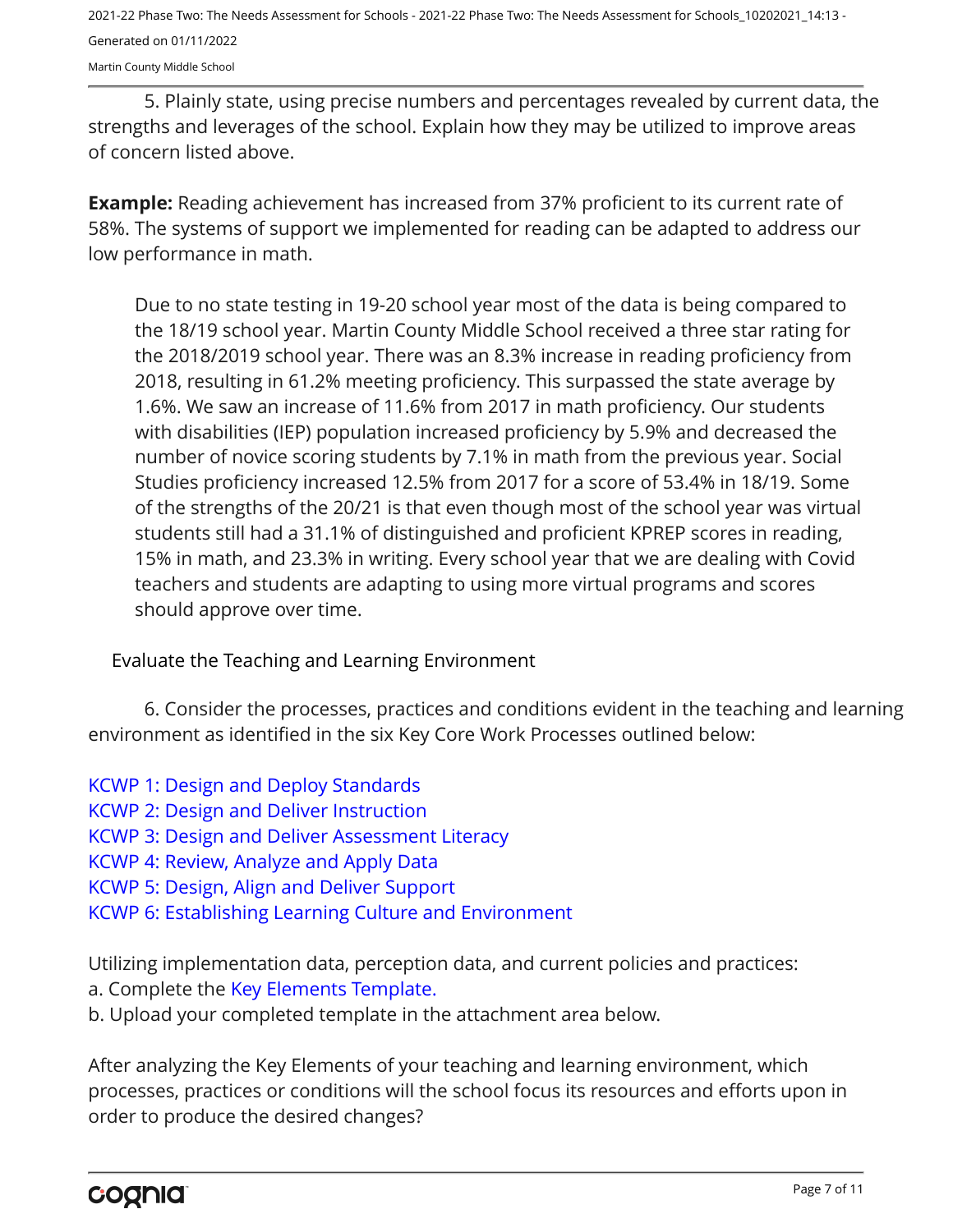Note that all processes, practices and conditions can be linked to the six Key Core Work Processes.

**NOTE:** These elements will be thoroughly addressed in the Comprehensive School Improvement Plan (CSIP) diagnostic and template.

Delivery of instruction: We will continue to use an instructional process template for lesson planning. The instructional process template requires teachers to include pre-assessment data. It also requires teachers to examine formative data to ensure that students are prepared for the summative assessment. If formative assessment shows misconceptions in understanding, teachers make instructional changes based on the data. In professional learning communities, teachers will present the data that they have analyzed from previous lessons. Instructional process (lesson plans) will be monitored periodically by principal during PLC meetings. A professional learning day for all staff at the beginning of the current school year to adjust curriculum and pacing guides. 2. Design and Deliver Instruction: Learning is monitored through pre-assessment before instruction; formative assessments during instruction; and summative assessments after instruction. Teachers will analyze and discuss the data and present weekly PLC meetings. This school year, we wanted to built instructional academy days into our calendar but due to Covid and starting school late instructional academy days will be after school this school year. There are four scheduled throughout the school year. The first academy was in October and the others will occur throughout the school year.. On academy days, instructional leaders, committee team members and the instructional coach will present instructional strategies and Kagan structures that teachers can use in their classroom. The instructional coach and instructional leaders will demonstrate how the strategies can be used in various content areas. In addition, teachers will peer observe other colleagues using high-yield strategies. Strategies will be added to teacher interactive notebooks. During monthly staff meetings, team members will present instructional strategies and teachers will "show and tell" resources that they feel impact student achievement. Additionally, the instructional coach will send out a bi-weekly "Teacher Talk" newsletter which will feature links to resources, professional readings, and a strategy spotlight. 3. Design and Deliver Assessment Literacy: The expectation for teachers in regards to keeping stakeholders informed of assessment results is through parent/teacher conferences. Also, MCMS has Operation Student Goal Setting (OSGS). At this time, teachers conference with students to communicate KPREP assessment results from the previous year, MAP results from most recent testing window and PSAT results from the previous year. Students set KPREP and MAP goals for the current year. OSGS conferences will occur again after Winter MAP assessment. Teachers analyze assessment questions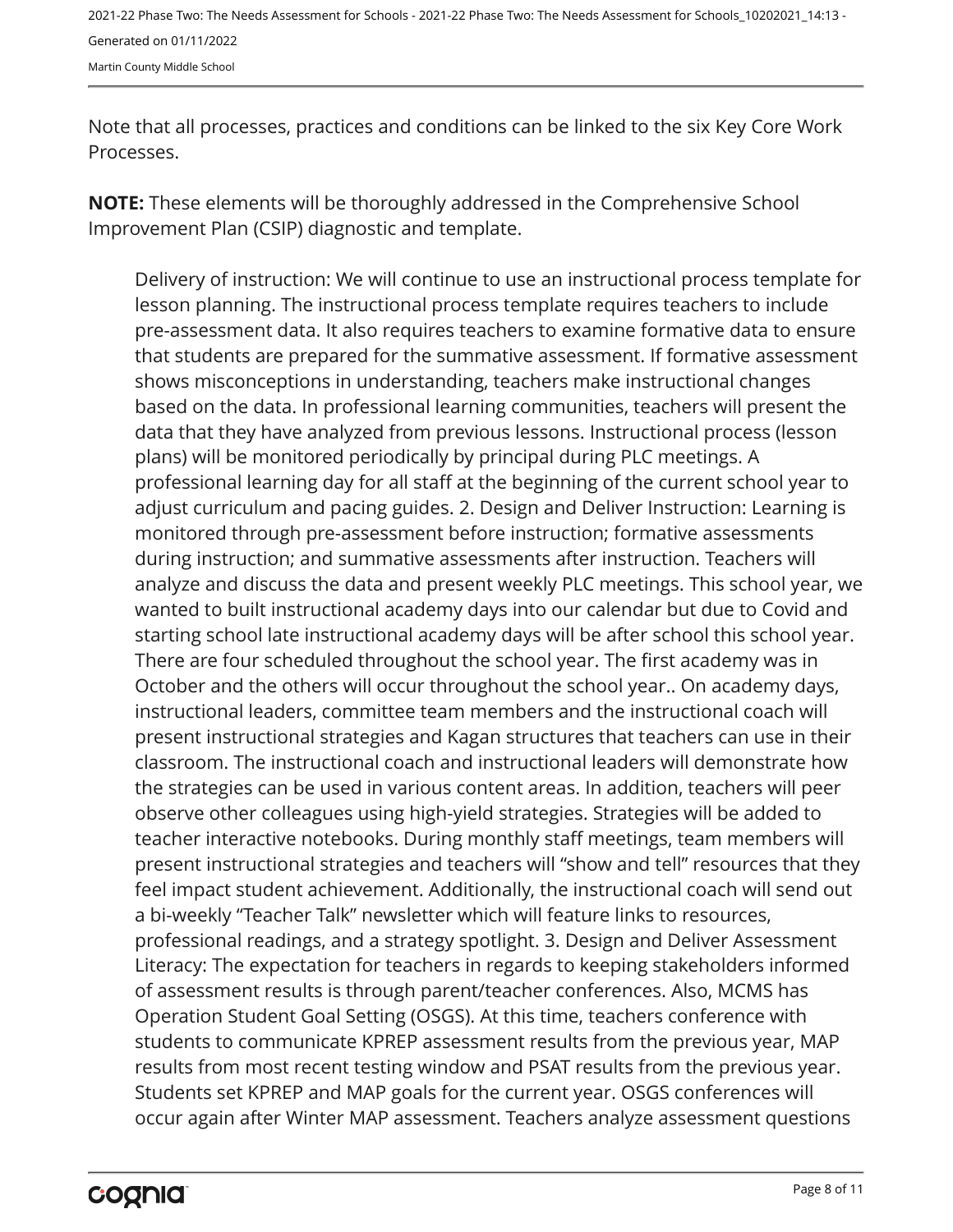in content area PLC meetings to monitor the validity of assessments (formative and summative) to ensure congruency to the standards/targets. Questions and assessments are analyzed and discussed in order to ensure that both are rigorous and valid in accordance with state standards. The process teachers use to make learning targets clear for students is to post them each day. At the beginning of the lesson, teachers and students read targets and discuss. School leadership and administration ensure the appropriate assessment design is used that will best evaluate the level of student learning by ensuring that all summative assessments are KPREP like. Teachers must include multiple choice and short answer or extended response question on all summative assessments. Feedback is given to students on their progression of learning through grades and comments on assessments. School leadership ensures teachers utilize formative and summative data to increase student achievement through the instructional process. Teachers are required to record at least two formative assessment grades in Infinite Campus weekly, and at least one summative per nine weeks. School leadership analyzes the data in order to identify priorities and implement actionable steps that impact instruction/student learning in leadership meetings and staff meetings. Teachers analyze data in their content area teams and answer questions based on KASA documents. Students track progress and set goals during OSGS as mentioned above. 4. Review, Analyze, and Apply Data: Teachers will use a variety of assessments to ensure a balanced approach. Formative is used to guide teachers instruction. Formative assessments will be given in a variety of formats. Summative assessments are used to see which students met benchmark on targets and which students need re-instruction. Pre-assessments are used to guide instruction before instruction occurs. Interim assessments and practice KPREP scrimmage test are given at different intervals throughout the year to check students understanding of content and guide future instruction. Summative and interim assessments are designed to mirror KPREP and utilize mostly multiple choice, short answer, and extended response questions. Teachers also give all types of assessment in the form of writing, such as essays, on-demand writing, narrative writing, and argumentative writing. School leadership ensures that assessments are of high quality and aligned to the rigor of state standards through PLC meetings. Teachers present assessment data and discuss validity. Teachers ensure instruction and assessment match targets and standards through vocabulary and use of power words. Systems in place to ensure that student data is collected, analyzed, and being used to drive classroom instruction includes presentation of data in PLC meetings, Teachers use Gradecam reports for summative and interim assessments. Teachers use these reports along with data from Exact Path and USA Test Prep to present data at PLC meetings. School leadership ensures teachers use data to determine students' needs (e.g., movement through tiers of intervention, grouping/ regrouping, teacher placement, scheduling) through formative assessments.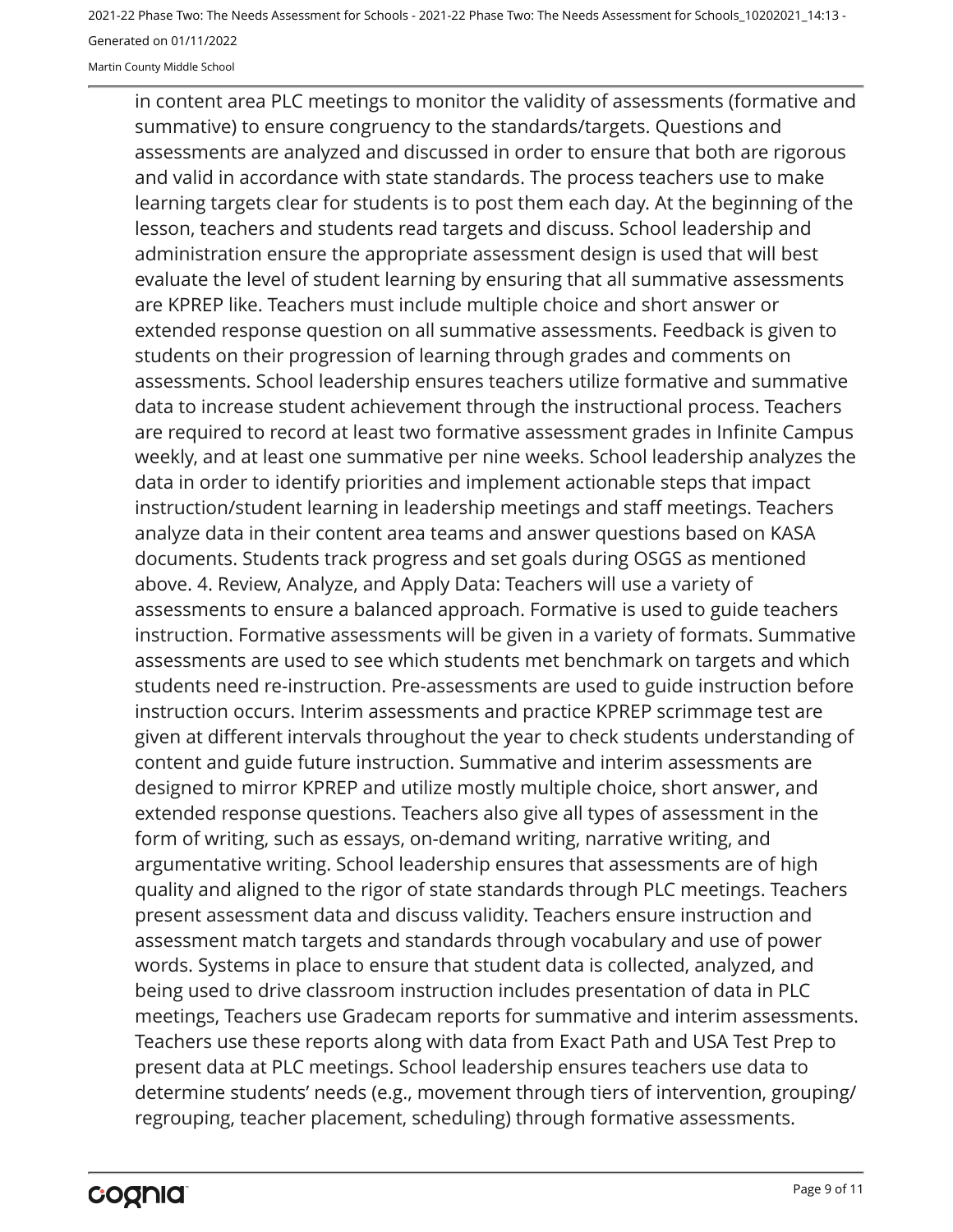Martin County Middle School

Teachers also use progress monitoring in tier II RTI. This year, students use the Exact Path program for intervention. Exact Path is an online program that starts students on a learning path based on their scores on MAP testing. Students who complete their entire learning path and pass the pre-test with 80% mastery will be moved into another RTI class or be moved into an enrichment course. The principal uses all of the data and information to improve instruction and reduce the number of students scoring novice. Students performing at a novice level are placed in novice reduction classes which utilize the Math 180 program. Students who perform at apprentice levels will take a second math class to reinforce what has been taught in their regular math class. Furthermore, Students are encouraged to participate in the MCMS 21st CCLC after school program. The program provides virtual and inperson (when possible) homework help, tutoring, and enrichment on Monday through Thursdays. The 21st CCLC program partners with the MCMS Title I program and Youth Service to provide character building opportunities. To ensure students are aware of the rules and expectations for the Google Classroom setting tutorial videos were distributed at the beginning of school. The district Title I programs and Youth Service Center work together with all community stakeholders to ensure a quality learning environment. As a result of CARES funding during the COVID 19 pandemic, MCMS was able to purchase enough chromebooks to become a 1:1 school providing equitable access for all students. In addition, online programs such as Brain Pop, Book Creator, and EDPuzzle were purchased. Community hot spots are available throughout the district for students who do not have internet connection at home.